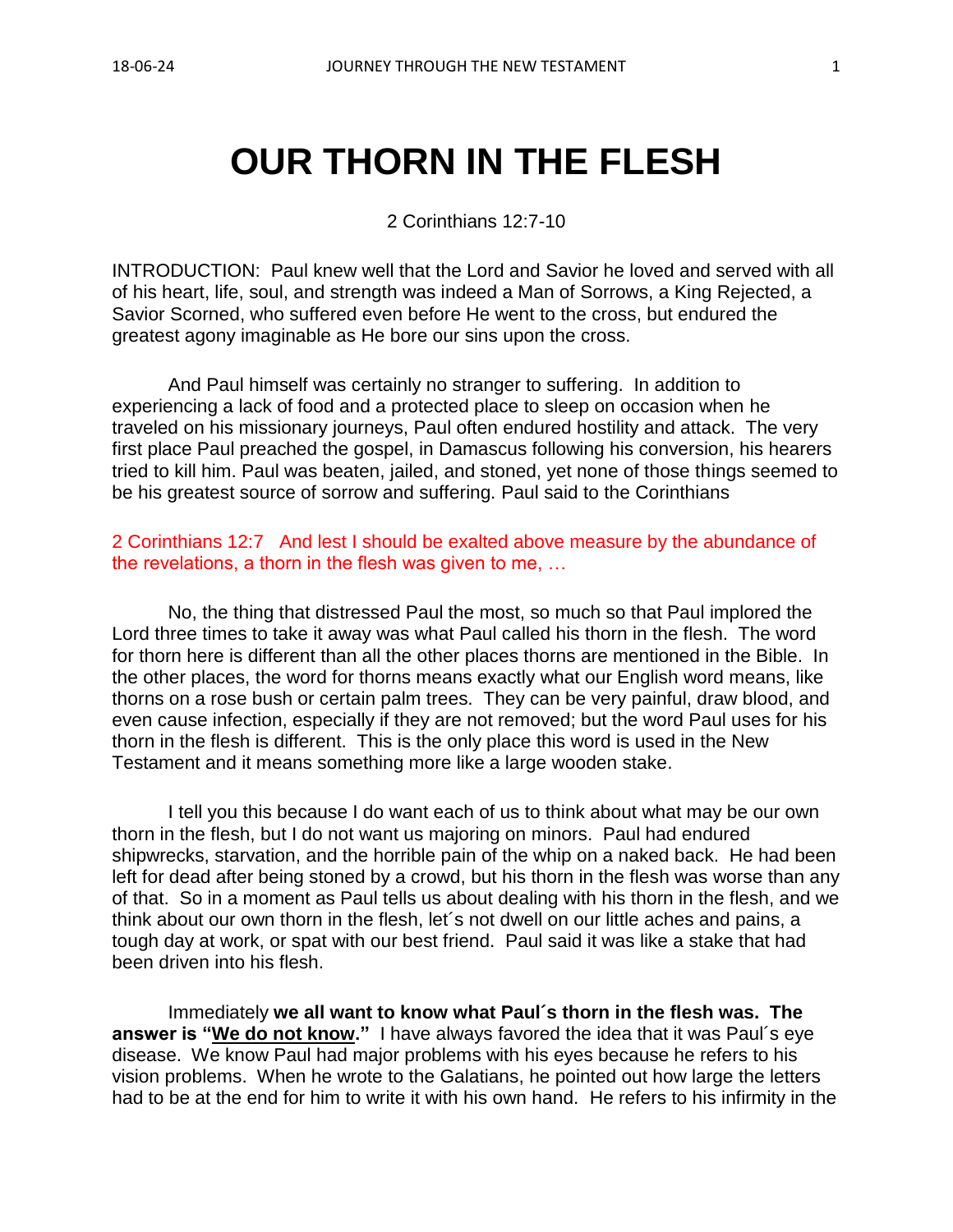flesh while with them and says they would have plucked out their own eyes and given them to him if they could. There is other evidence also that Paul had an eye problem, but what we do not know for sure is that his eye disease was his thorn in the flesh.

Some think Paul´s thorn in the flesh was the rejection he experienced from the Corinthians to whom he is writing. Although Paul brought them the gospel, discipled them, nurtured them through his letters, returned to spend time to disciple them further, and loved them dearly, many of the Corinthians had turned away to follow false teachers and prophets. This broke Paul´s heart, and some think this was his thorn in the flesh.

But we do not know for sure, and the reason I believe the Scripture does not make it clear is that we are better off not knowing. **If we knew for sure** what it was**, we might only apply this teaching to our own** grave **difficulties if they were** of **the same** nature **as Paul´s**. And that would miss the point.

Our thorn in the flesh is the source of our serious and persistent sorrow. It is the most difficult and painful trial we experience in our lives. It is that thing that tempts us to ask if God really cares about us. Our pain and vulnerability in it humble us. If you have a thorn in your flesh as Paul did, you know right now what I am talking about. You are not wondering. You may not know Paul´s, but you know yours. If you do not know what yours is, you probably don´t have one, … yet.

- If you have a thorn in the flesh, listen most carefully; this is a word for you.
- If you don´t, this word is a very helpful and much needed word for dealing with lesser difficulties and challenges as well, which we all have, all the time.
- If we use this instruction in dealing with the lesser challenges, we will be better prepared to use it if and when the thorn pierces our side.

Folks, there is not a single one among us, including myself, that does not need to hear and to heed these words.

Let´s read now how Paul dealt with it and what God did.

2 Corinthians 12:7–10 7 And lest I should be exalted above measure by the abundance of the revelations, a thorn in the flesh was given to me, a messenger of Satan to buffet me, lest I be exalted above measure. 8 Concerning this thing I pleaded with the Lord three times that it might depart from me. 9 And He said to me, "My grace is sufficient for you, for My strength is made perfect in weakness." Therefore most gladly I will rather boast in my infirmities, that the power of Christ may rest upon me. 10 Therefore I take pleasure in infirmities, in reproaches, in needs, in persecutions, in distresses, for Christ's sake. For when I am weak, then I am strong.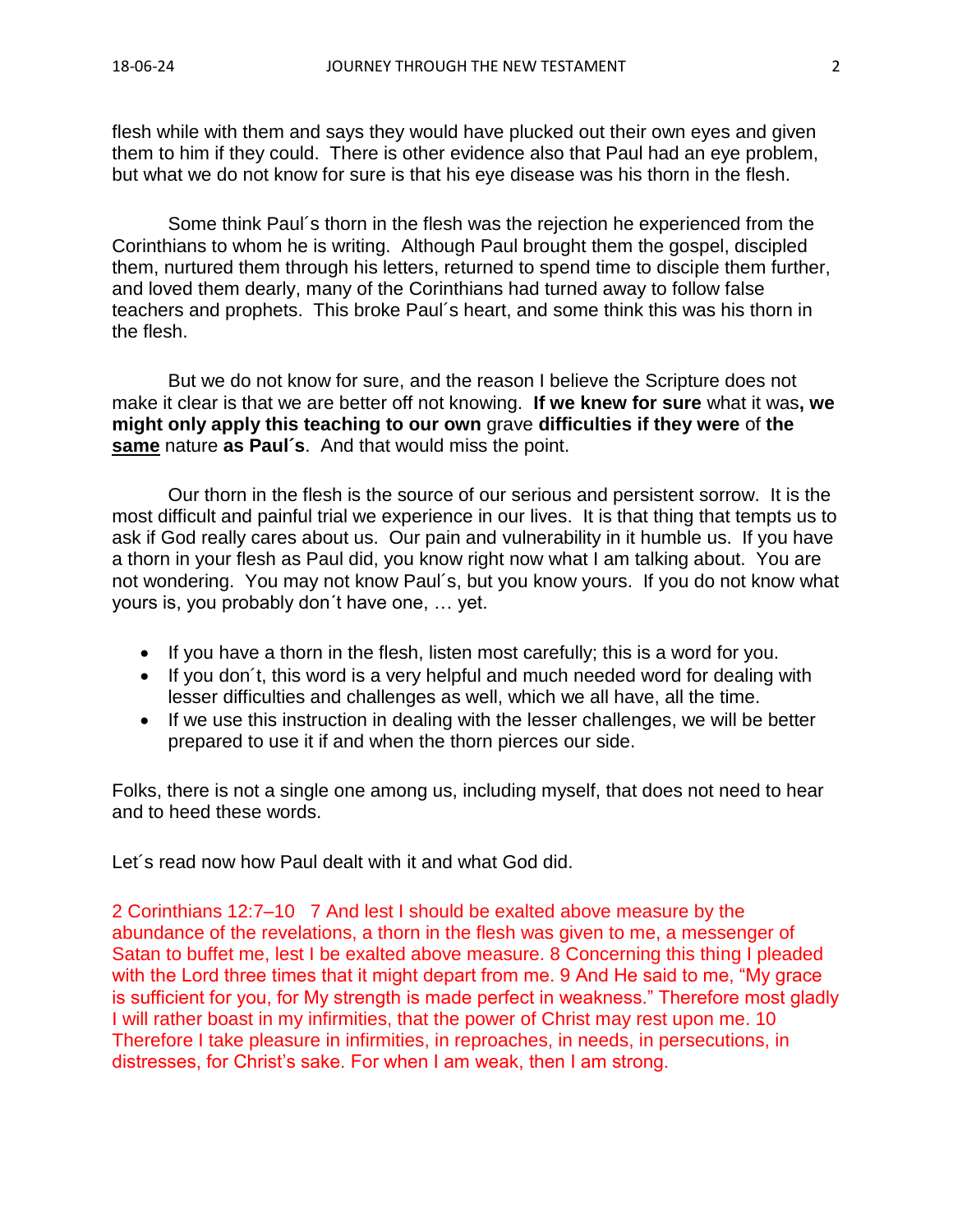Note these things with me.

# **I. THE THORN AND THE PAIN IT BRINGS MAY TAKE US BY SURPRISE.**

2 Corinthians 12:7 And **lest I should be exalted above measure by the abundance of the revelations**, a thorn in the flesh was given to me,

Fourteen years before Paul wrote this letter to the Corinthians, Paul had just returned from Tarsus to Jerusalem, and before long he would be beginning the missionary journeys. In preparation for that, God gave Paul an advance trip to heaven where he saw and heard things so wonderful, he was not later allowed to describe. Paul says, "I don´t know if I was in the body or out of the body, but this was real. God brought me up to the third heaven to Paradise, and it was real!"

"But soon after the most glorious and exhilarating thing that ever happened to me, I got this thorn in the flesh."

A preacher I used to like to hear was Ron Dunn. He himself is in Paradise with Jesus and Paul right now. But Ron used to say, "The trains of triumph and tragedy travel on parallel tracks, and they often arrive about the same time." Paul would have said, "Amen." That is true! Karen and I have found that to be true in our lives. Often times while we were still enjoying the glitter of some great triumph that the Lord had allowed us to experience, came a thorn that took away some of the exultation of the victory.

## **II. ALTHOUGH A MESSENGER OF SATAN MAY DELIVER THE THORN, GOD IS RESPONSIBLE FOR ALLOWING IT.**

2 Corinthians 12:7 And lest I should be exalted above measure by the abundance of the revelations, a thorn in the flesh was given to me, **a messenger of Satan to buffet me**, lest I be exalted above measure.

We see this clearly, do we not, in the story of Job? Satan wanted to destroy all that was precious in Job´s life, but he could only do what God permitted him to do.

Paul knew this. He said a messenger from Satan brought this to me to beat me down.

Satan stirred up King Herod to try to kill Jesus while still a toddler and provoked the people of Nazareth to want to drive Jesus off of a cliff, but the Father would not allow it. But when the religious leaders burned with envy of Jesus, God let all manner of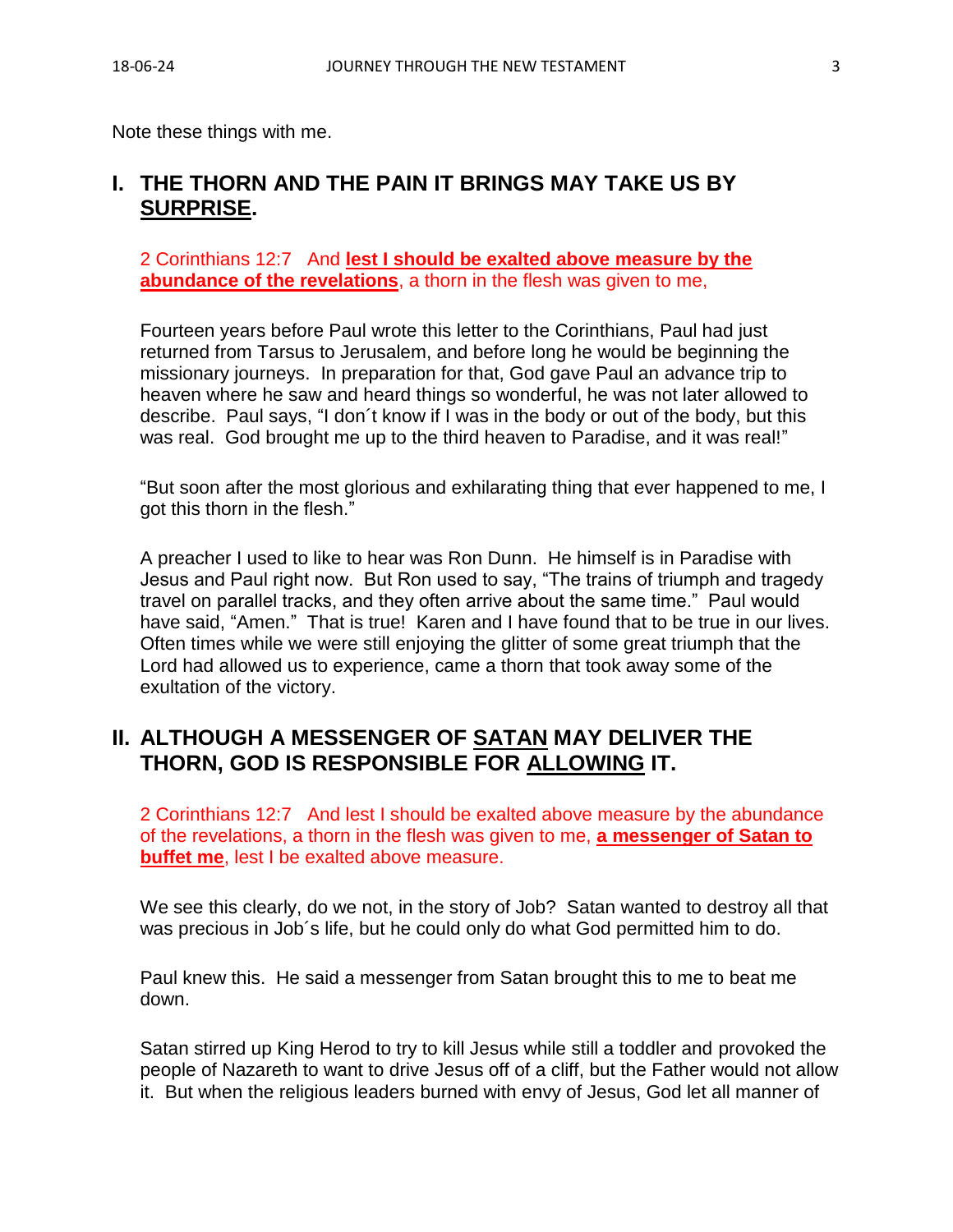men be bribed, pressured, and blackmailed in order for His own Son to be nailed to a cross and killed, because that fulfilled the purpose of the Almighty.

I hope you understand clearly that while God does not directly cause all things, evil men and even demons do their wicked worst for their own sinful purposes, but God remains in control to bring about His sovereign purposes.

The same rules still apply in the universe today.

Therefore …

### **III. WHEN THE THORN COMES, CRY OUT TO GOD!**

2 Corinthians 12:8 Concerning this thing **I pleaded with the Lord three times** that it might depart from me.

That is what Paul did! He pleaded with the Lord for it to depart!

Three times!

Do you remember Jesus in Gethsemane on the night before the cross?

Three times Matthew tells us Jesus prayed, Matthew 26:39 … "O My Father, if it is possible, let this cup pass from Me; ..."

I do not want to press the point that in both of these examples, three times they cried out to the Lord before they surrendered to the answer they did not want to hear. So I am not saying we are only allowed to ask God three times, but I do think the biblical point is that there comes a time to recognize that God is giving an answer that does not include removing the thorn in the flesh.

# **IV.IF GOD DOES NOT REMOVE THE THORN, RECEIVE THE GRACE TO BEAR IT.**

2 Corinthians 12:9 And He said to me, "My grace is sufficient for you, for My strength is made perfect in weakness." …

**Giving us grace to bear the thorn** and all of its pain and sorrow **is as much of an answer to our prayer as is removing the thorn.**